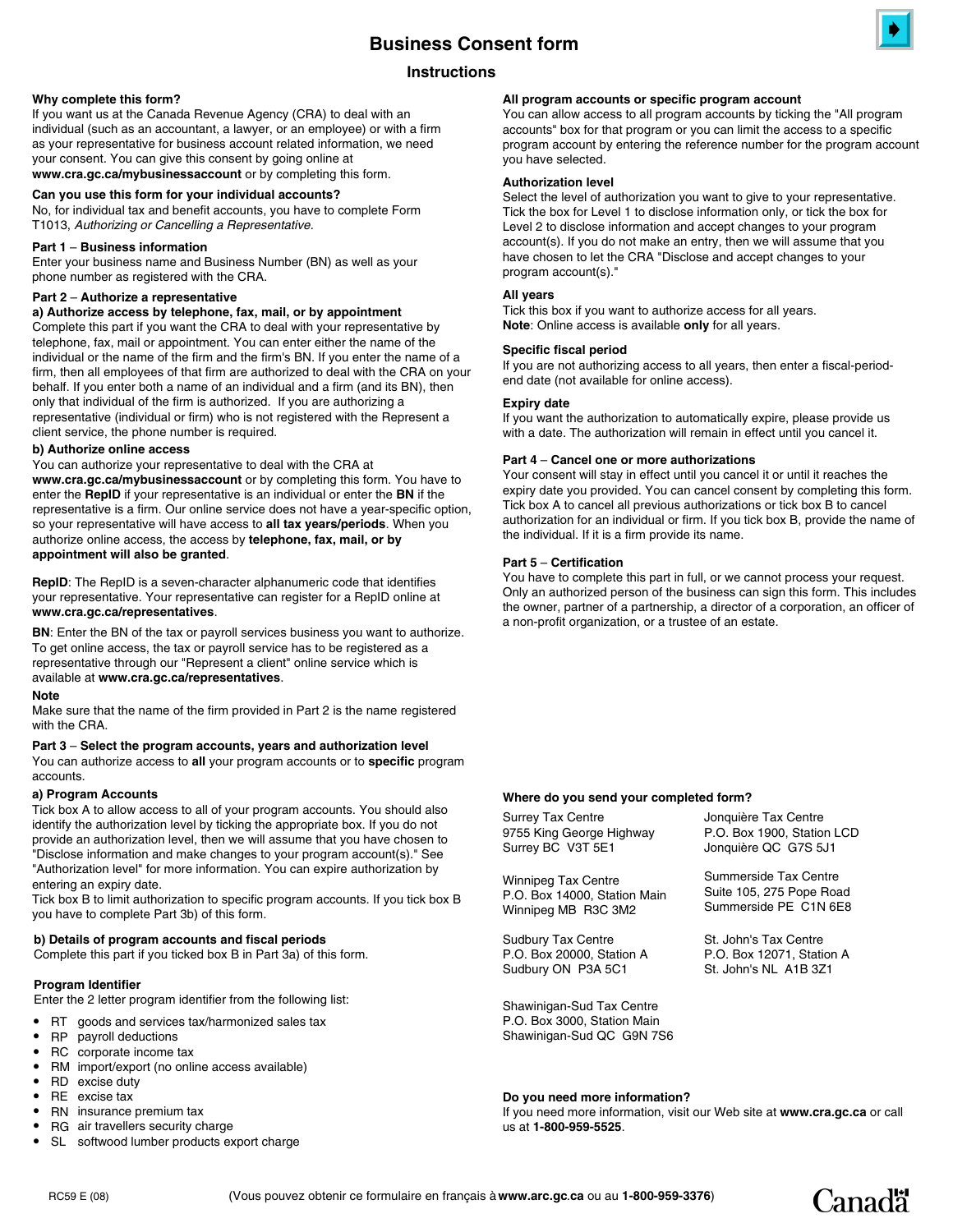|                                                                                                                                                                                                                                                                                                                                                                                                                                                                                                                                                                               | <b>Restore</b>                                                                                                                                                                                                                       | <b>Instructions</b> | Help |  |  |  |
|-------------------------------------------------------------------------------------------------------------------------------------------------------------------------------------------------------------------------------------------------------------------------------------------------------------------------------------------------------------------------------------------------------------------------------------------------------------------------------------------------------------------------------------------------------------------------------|--------------------------------------------------------------------------------------------------------------------------------------------------------------------------------------------------------------------------------------|---------------------|------|--|--|--|
| <b>Business Consent form</b>                                                                                                                                                                                                                                                                                                                                                                                                                                                                                                                                                  |                                                                                                                                                                                                                                      |                     |      |  |  |  |
| Complete this form to consent to the release of confidential information about your program account(s) to the representative<br>named below, or to cancel consent for an existing representative. Send this completed form to your tax centre (see<br>Instructions). Make sure you complete this form correctly, since we cannot change the information that you provided. You can<br>also give or cancel consent by providing the requested information online through My Business Account at www.cra.gc.ca/<br>mybusinessaccount.                                           |                                                                                                                                                                                                                                      |                     |      |  |  |  |
| Note: Read all the instructions on the first page before completing this form.                                                                                                                                                                                                                                                                                                                                                                                                                                                                                                |                                                                                                                                                                                                                                      |                     |      |  |  |  |
| <b>Part 1 – Business information</b> – Complete this part to identify your business (all fields have to be completed) –                                                                                                                                                                                                                                                                                                                                                                                                                                                       |                                                                                                                                                                                                                                      |                     |      |  |  |  |
|                                                                                                                                                                                                                                                                                                                                                                                                                                                                                                                                                                               | <b>BN:</b>                                                                                                                                                                                                                           |                     |      |  |  |  |
| Telephone Number: <u>________________________</u> _____                                                                                                                                                                                                                                                                                                                                                                                                                                                                                                                       |                                                                                                                                                                                                                                      |                     |      |  |  |  |
|                                                                                                                                                                                                                                                                                                                                                                                                                                                                                                                                                                               |                                                                                                                                                                                                                                      |                     |      |  |  |  |
| a) Authorize access by telephone, fax, mail or in person by appointment                                                                                                                                                                                                                                                                                                                                                                                                                                                                                                       |                                                                                                                                                                                                                                      |                     |      |  |  |  |
| If you are giving consent for an individual, enter that person's full name. If you are giving consent to a firm, enter the name and<br>BN of the firm. If you want us to deal with a specific individual in that firm, enter both the individual's name and the firm's name<br>and BN. If you do not identify an individual of the firm, then you are giving us consent to deal with anyone from that firm.<br>Note: If you are authorizing a representative (individual or firm) who is not registered with the Represent a client<br>service, the phone number is required. |                                                                                                                                                                                                                                      |                     |      |  |  |  |
|                                                                                                                                                                                                                                                                                                                                                                                                                                                                                                                                                                               | Name of Firm: <u>contract the contract of the set of the contract of the contract of the contract of the contract of the contract of the contract of the contract of the contract of the contract of the contract of the contrac</u> |                     |      |  |  |  |
| Telephone number: Telephone number:                                                                                                                                                                                                                                                                                                                                                                                                                                                                                                                                           | <b>BN:</b>                                                                                                                                                                                                                           |                     |      |  |  |  |
| b) Authorize online access (includes access by telephone, fax, mail or by appointment)<br>You can authorize your representative to deal with us through our online service for representatives. The name of the firm<br>must be the same name that is registered with the Represent a client service at www.cra.gc.ca/representatives. Our<br>online service does not have a year-specific option, so your representative will have access to all years. Please enter the<br>name and RepId of the individual or name and BN of the firm.                                     |                                                                                                                                                                                                                                      |                     |      |  |  |  |
| Name of Individual:                                                                                                                                                                                                                                                                                                                                                                                                                                                                                                                                                           | Name of Firm:                                                                                                                                                                                                                        |                     |      |  |  |  |
| <b>RepID:</b>                                                                                                                                                                                                                                                                                                                                                                                                                                                                                                                                                                 | BN:                                                                                                                                                                                                                                  |                     |      |  |  |  |
|                                                                                                                                                                                                                                                                                                                                                                                                                                                                                                                                                                               | The Business Number must be registered with the<br>Represent a client service to be an online representative.                                                                                                                        |                     |      |  |  |  |
| Part 3 - Select the program accounts, years and authorization level -                                                                                                                                                                                                                                                                                                                                                                                                                                                                                                         |                                                                                                                                                                                                                                      |                     |      |  |  |  |
| a) Program Accounts - Select the program accounts the above individual or firm is authorized to access (tick only box A or B).                                                                                                                                                                                                                                                                                                                                                                                                                                                |                                                                                                                                                                                                                                      |                     |      |  |  |  |
| This authorization applies to all program accounts and all years.<br>А.<br>Online access is available for all years only.                                                                                                                                                                                                                                                                                                                                                                                                                                                     |                                                                                                                                                                                                                                      |                     |      |  |  |  |
| Expiry date: $ Y Y Y Y W W$                                                                                                                                                                                                                                                                                                                                                                                                                                                                                                                                                   |                                                                                                                                                                                                                                      |                     |      |  |  |  |
| And                                                                                                                                                                                                                                                                                                                                                                                                                                                                                                                                                                           |                                                                                                                                                                                                                                      |                     |      |  |  |  |
| Authorization Level (tick level 1 or 2)                                                                                                                                                                                                                                                                                                                                                                                                                                                                                                                                       |                                                                                                                                                                                                                                      |                     |      |  |  |  |
| Level 1 lets CRA disclose information only on your program account(s)<br>Or                                                                                                                                                                                                                                                                                                                                                                                                                                                                                                   |                                                                                                                                                                                                                                      |                     |      |  |  |  |
| Level 2 lets CRA disclose information and accept changes to your program account(s).                                                                                                                                                                                                                                                                                                                                                                                                                                                                                          |                                                                                                                                                                                                                                      |                     |      |  |  |  |
| Or                                                                                                                                                                                                                                                                                                                                                                                                                                                                                                                                                                            |                                                                                                                                                                                                                                      |                     |      |  |  |  |
| В.<br>This authorization applies only to program accounts and periods listed in Part 3b). If you ticked this option, you must<br>complete 3b).                                                                                                                                                                                                                                                                                                                                                                                                                                |                                                                                                                                                                                                                                      |                     |      |  |  |  |

 $\overline{\mathsf{L}}$ 

 $\blacklozenge$